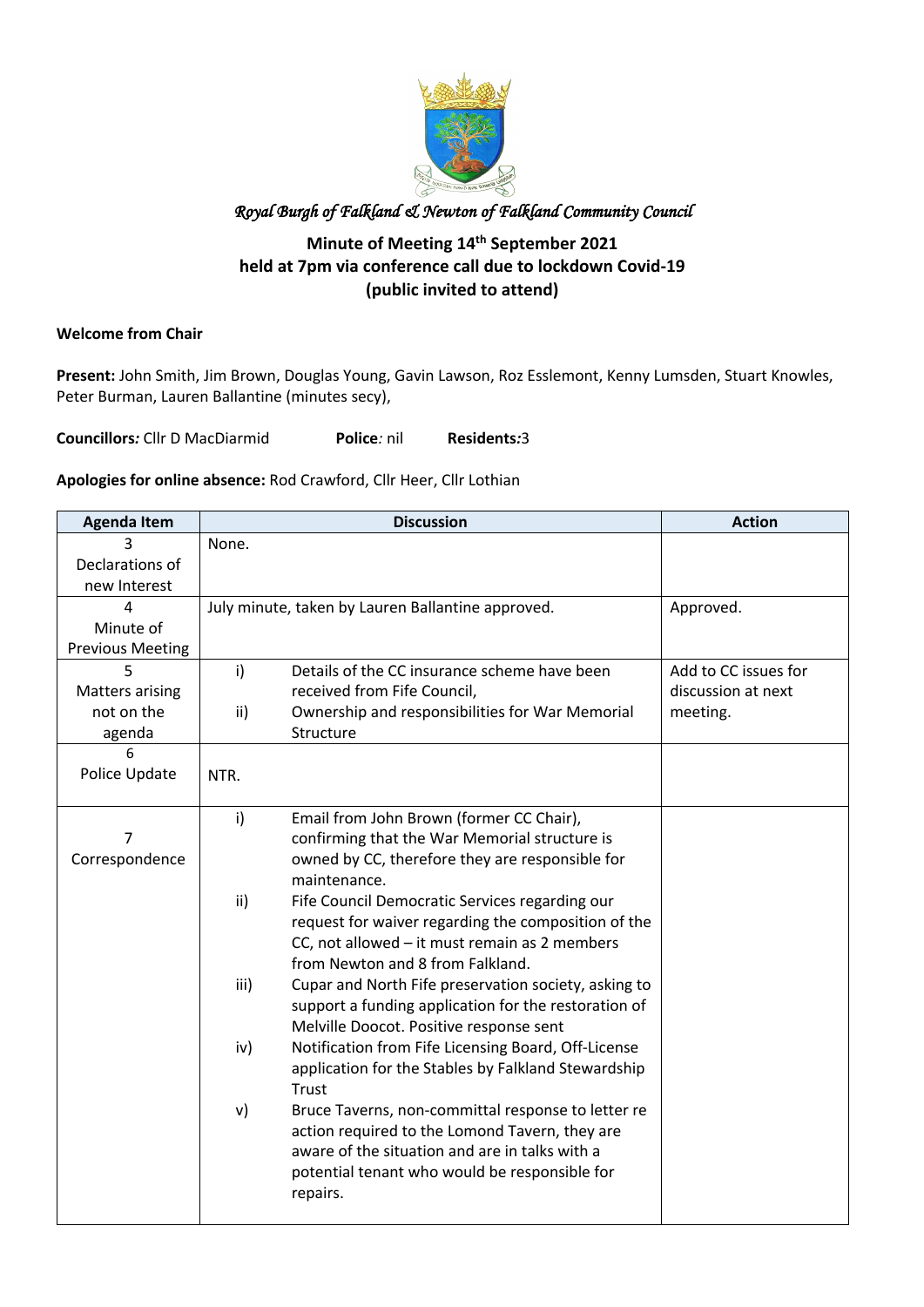

### **Minute of Meeting 14th September 2021 Held at 7pm via conference call due to lockdown Covid-19 (public invited to attend)**

| 8                       | PB has written to Fiona Fisher, FC Built Environment officer      |  |
|-------------------------|-------------------------------------------------------------------|--|
|                         |                                                                   |  |
| Planning, Listed        | about a proposed review of the Conservation Area Appraisal        |  |
| <b>Buildings and</b>    | and Management plan, she has referred to a colleague,             |  |
| Conservation            | Matthew Price. PB will make contact.                              |  |
|                         |                                                                   |  |
|                         | JB noted that it is important to recognise that the Falkland      |  |
|                         | Conservation Area Appraisal and Management Plan is not a CC       |  |
|                         | document, it is a FC Planning document.                           |  |
| 9                       | JB noted that progress on Places for Everyone (Sustrans)          |  |
| Falkland's Future       | project has been slower than hoped be due to Sustrans internal    |  |
|                         | issues.                                                           |  |
|                         | We submitted a change request for additional funding which        |  |
|                         | was approved. This will allow some additional design work, tree   |  |
|                         | survey, topography survey and preparation of presentation         |  |
|                         | material including 3d visualisations for the public consultation. |  |
|                         | Sustrans are also proposing funding subscription to 'Survey       |  |
|                         | Monkey' software program for online surveys which will help       |  |
|                         |                                                                   |  |
|                         | evidence what the community supports.                             |  |
|                         | Public consultation hopefully beginning in 1-2 months, plan is to |  |
|                         | hold a series of public workshops focussed on particular          |  |
|                         | intervention areas, e.g. workshop on Pleasance junctions and      |  |
|                         | 20mph speed limit extensions to allow Pleasance residents and     |  |
|                         | school parents etc to have more detailed input. Online            |  |
|                         | consultation is also proposed.                                    |  |
|                         |                                                                   |  |
|                         | JS raised issues about possible changes to traffic flows and      |  |
|                         | concern that these items may be presented as a 'fait accompli'    |  |
|                         | JB confirmed there will be opportunities to make comments         |  |
|                         | and suggestions at the public consultation but any proposals      |  |
|                         | would have to comply with Scottish Government policies to         |  |
|                         | obtain funding. Nothing will be done unless Community support     |  |
|                         | can be evidenced.                                                 |  |
|                         |                                                                   |  |
|                         | PB made comment of confidence in work carried out by SK & JB      |  |
|                         | and hoped people would review proposals objectively.              |  |
|                         |                                                                   |  |
| 10                      |                                                                   |  |
| <b>Residents Issues</b> | Concern raised over large temporary road sign on the              |  |
|                         | footpath that has not been weighted down enough.                  |  |
|                         |                                                                   |  |
|                         |                                                                   |  |
|                         |                                                                   |  |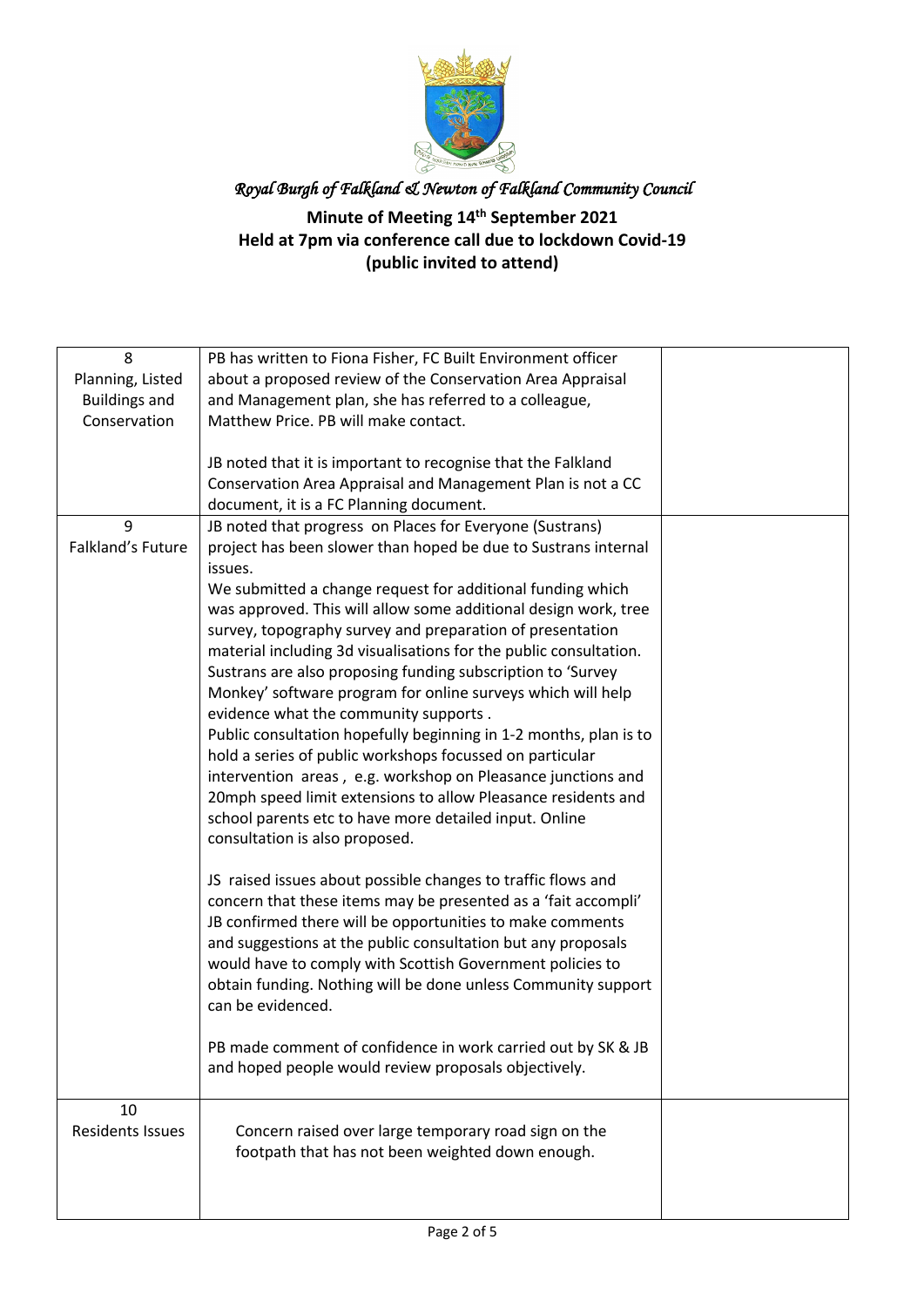

# *Royal Burgh of Falkland & Newton of Falkland Community Council*  **Minute of Meeting 14th September 2021 Held at 7pm via conference call due to lockdown Covid-19 (public invited to attend)**

| 11                    | i)   | Community Council Vacancies. CC has stated aim to   |  |
|-----------------------|------|-----------------------------------------------------|--|
| Community             |      | improve demographic composition of the council.     |  |
| <b>Council Issues</b> |      | One Newton resident, John Green, has put himself    |  |
|                       |      | forward but was not able to attend tonight's        |  |
|                       |      | meeting due to other commitments. Two applicants    |  |
|                       |      | have come forward for the one Falkland vacancy,     |  |
|                       |      | Keiran Allan and David Anderson. The CC scheme      |  |
|                       |      | rules delegate existing members to decide process   |  |
|                       |      | to select new member as no intermediate elections   |  |
|                       |      | are held. KA briefly addressed the meeting but DA   |  |
|                       |      | did not appear to be able to connect and so the     |  |
|                       |      | decision was deferred to the next meeting.          |  |
|                       | ii)  | Fountain Proposals. PB has spoken to Tom Morton     |  |
|                       |      | from ARC Architects who proposed colleague Paul     |  |
|                       |      | Higginson for the work. PB to set up a meeting to   |  |
|                       |      | talk through a programme and costings.              |  |
|                       | iii) | Flood Action Group held meeting on 13/9, with       |  |
|                       |      | discussion over the insurance that the flood action |  |
|                       |      | group are seeking through the CC insurance          |  |
|                       |      | scheme. JB responded that it is difficult to see a  |  |
|                       |      | circumstance in which the FAG could be sued as      |  |
|                       |      | they should not be committing to any action that    |  |
|                       |      | can be legally challenged. They are an advisory     |  |
|                       |      | body. Operation of the insurance cover would        |  |
|                       |      | involve the CC being sued as a supervisory body for |  |
|                       |      | the FAG which could expose the CC members           |  |
|                       |      | personally.                                         |  |
|                       | iv)  | Bike Park/Trails on East Lomond. A meeting was      |  |
|                       |      | held between CC, Rebound and Falkland Estate.       |  |
|                       |      | Chair of Rebound noted that original intention of   |  |
|                       |      | mountain bikers had been only to been to restore    |  |
|                       |      | existing trails and operate as previously.          |  |
|                       |      | Development of Business plans and other proposals   |  |
|                       |      | had been to meet the requirements of Falkland       |  |
|                       |      | Estate including the proposed increase in lease     |  |
|                       |      | fees. No other update or further activity.          |  |
|                       | v)   | Facebook/Website. CC Facebook page will allow CC    |  |
|                       |      | to post on other sites e.g. FRHYS, on behalf of the |  |
|                       |      | CC instead of using members personal FB account.    |  |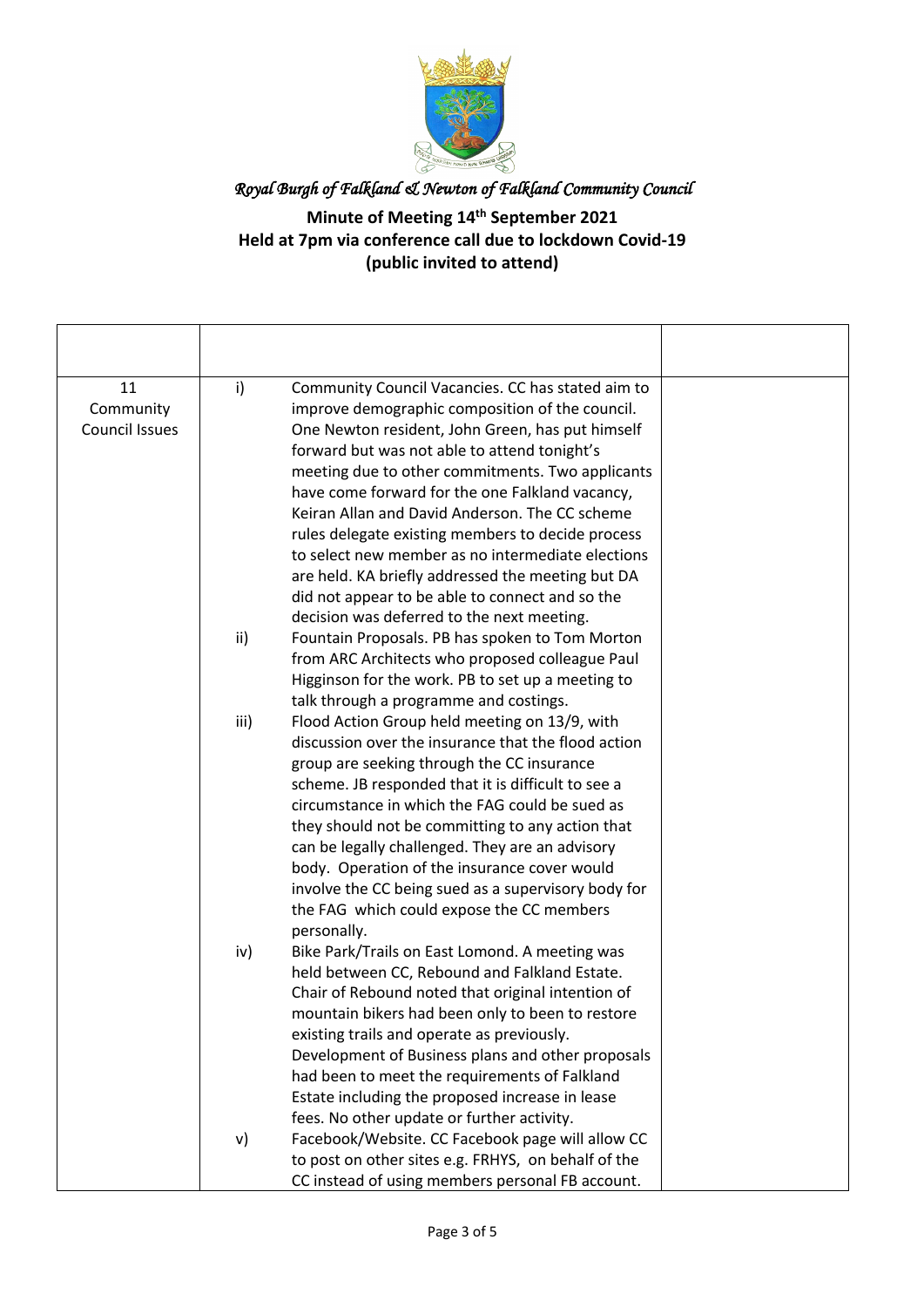

### **Minute of Meeting 14th September 2021 Held at 7pm via conference call due to lockdown Covid-19 (public invited to attend)**

|                  | vi)                                              | GL queried whether we could use this to post<br>notices planning applications within the<br>community? JB to review.<br>Lomond Tavern. Neighbouring resident was<br>successful in contacting Environmental Health, bins<br>should now all be emptied. Bruce Taverns have<br>agreed to clear all the area at the back of the<br>premises over the next 4-6 weeks.<br>They are placing responsibility on any the new<br>tenants for repairs which is not encouraging.<br>Resident Sheila Allen made comment about the<br>smell and appalling state of the back area which is a<br>serious health hazard. |                     |
|------------------|--------------------------------------------------|--------------------------------------------------------------------------------------------------------------------------------------------------------------------------------------------------------------------------------------------------------------------------------------------------------------------------------------------------------------------------------------------------------------------------------------------------------------------------------------------------------------------------------------------------------------------------------------------------------|---------------------|
| 12               | $\mathsf{i}$                                     | Property owner on South Street has been unhelpful                                                                                                                                                                                                                                                                                                                                                                                                                                                                                                                                                      |                     |
| Cllr McDermiad's |                                                  | in aiding the repair of footpath, complaining of                                                                                                                                                                                                                                                                                                                                                                                                                                                                                                                                                       |                     |
| Report           |                                                  | damage to their overhanging hedge as it had to be                                                                                                                                                                                                                                                                                                                                                                                                                                                                                                                                                      |                     |
|                  |                                                  | cut back to allow repairs.                                                                                                                                                                                                                                                                                                                                                                                                                                                                                                                                                                             |                     |
|                  | ii)                                              | Pothole Repairs. Back Dykes are being given                                                                                                                                                                                                                                                                                                                                                                                                                                                                                                                                                            |                     |
|                  |                                                  | temporary measure as short term measure, Work                                                                                                                                                                                                                                                                                                                                                                                                                                                                                                                                                          |                     |
|                  |                                                  | budgeted for 2022/23 for full surface repair.                                                                                                                                                                                                                                                                                                                                                                                                                                                                                                                                                          |                     |
|                  | iii)                                             | Written to Fife Council officers with reference to                                                                                                                                                                                                                                                                                                                                                                                                                                                                                                                                                     |                     |
|                  |                                                  | the exterior of the Lomond Tavern.                                                                                                                                                                                                                                                                                                                                                                                                                                                                                                                                                                     |                     |
|                  | iv)                                              | Street Lighting at Cross Wynd, Scottish Power lost                                                                                                                                                                                                                                                                                                                                                                                                                                                                                                                                                     |                     |
|                  |                                                  | power to the lamppost. West Port streetlight is not                                                                                                                                                                                                                                                                                                                                                                                                                                                                                                                                                    |                     |
|                  |                                                  | working                                                                                                                                                                                                                                                                                                                                                                                                                                                                                                                                                                                                |                     |
|                  | v)                                               | Cameron Drive pathway and Royal Terrace potholes                                                                                                                                                                                                                                                                                                                                                                                                                                                                                                                                                       | Cllr McD to report. |
|                  |                                                  | are to be assessed. Repairs required to junction at                                                                                                                                                                                                                                                                                                                                                                                                                                                                                                                                                    |                     |
|                  |                                                  | Cross Wynd and Back Wynd as well as the kerbs                                                                                                                                                                                                                                                                                                                                                                                                                                                                                                                                                          |                     |
|                  |                                                  | outside the Bakers shop as this is trip hazard.                                                                                                                                                                                                                                                                                                                                                                                                                                                                                                                                                        |                     |
|                  | vi)                                              | School bus stop outside The Covenanter, Proprietor                                                                                                                                                                                                                                                                                                                                                                                                                                                                                                                                                     |                     |
|                  |                                                  | objecting to use of this location. Will raise issue                                                                                                                                                                                                                                                                                                                                                                                                                                                                                                                                                    | In touch with bus   |
|                  |                                                  | with Moffat & Williamson                                                                                                                                                                                                                                                                                                                                                                                                                                                                                                                                                                               | company.            |
|                  | vii)                                             | Spoke to N Stuart about broken fences and bridges                                                                                                                                                                                                                                                                                                                                                                                                                                                                                                                                                      | Looking at external |
|                  |                                                  | needing repaired at West Loan accesses to Estate.                                                                                                                                                                                                                                                                                                                                                                                                                                                                                                                                                      | money for this.     |
|                  | Comments on the following were made to Cllr McD. |                                                                                                                                                                                                                                                                                                                                                                                                                                                                                                                                                                                                        |                     |
|                  | $\circ$                                          | Main bridge decking at the West Loan playpark needs                                                                                                                                                                                                                                                                                                                                                                                                                                                                                                                                                    |                     |
|                  |                                                  | repaired.                                                                                                                                                                                                                                                                                                                                                                                                                                                                                                                                                                                              |                     |
|                  | $\circ$                                          | More signs needed for dog fouling at both Cemeteries                                                                                                                                                                                                                                                                                                                                                                                                                                                                                                                                                   |                     |
|                  |                                                  | and school playing field as its very bad just now.                                                                                                                                                                                                                                                                                                                                                                                                                                                                                                                                                     |                     |